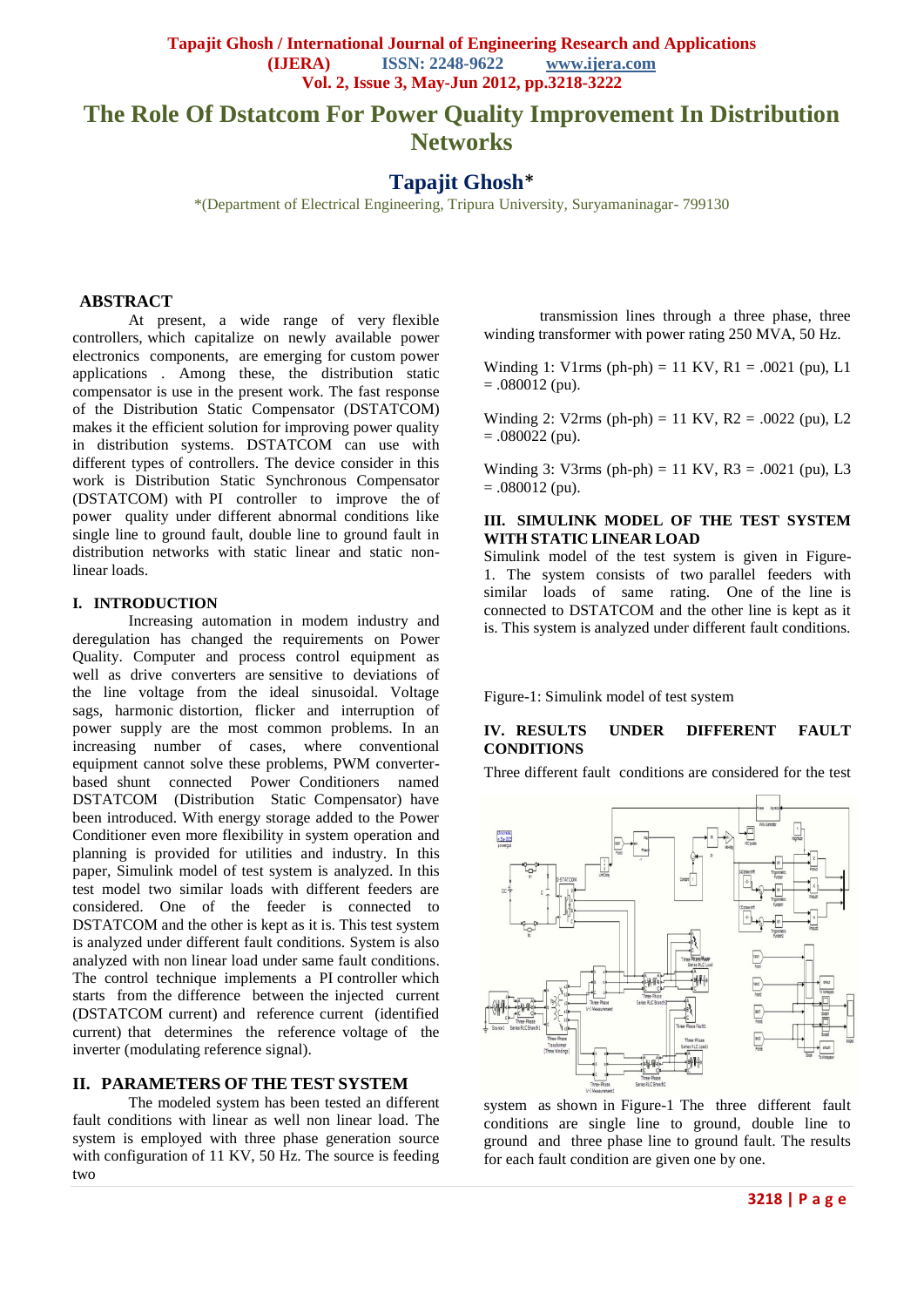### **Tapajit Ghosh / International Journal of Engineering Research and Applications (IJERA) ISSN: 2248-9622 www.ijera.com Vol. 2, Issue 3, May-Jun 2012, pp.3218-3222**

#### **A. CASE 1. Single Line to Ground Fault Condition**

In first case a single line to ground fault is considered for both the feeders. Here the fault resistance is 0.001 ohm and the ground resistance is 0.001 ohm. The fault is created for the duration of 0.3s to 0.5s. The output wave for the load current with compensation and without compensation is shown in Figure-2, Figure-3 respectively



Figure-2: Load current (with compensation)

Figure-3: Load current (without compensation)



Here it is clear from the output wave shapes that the current in the phase where fault is created is increasing during the fault duration in the uncompensated feeder. So, here the unbalancing in the system where DSTATCOM is connected is reduced clearly.

### **B. CASE 2. Double Line to Ground Fault Condition**

In second case considered fault for both the feeders is double line to ground fault. For this fault resistance and ground resistance is 0.001ohm and 0.001ohm respectively. And the time duration for this fault is 0.3seconds to 0.5seconds. The output wave for the load current with compensation and without compensation is shown in figure-4 and Figure-5 respectively.

Figure-4 Load current (with compensation)

Figure-5 Load current (without compensation)

The output wave shapes clear that the current in the phase where fault is created is increasing durin g the fault duration in the uncompensated feeder, but in system where the DSTATCOM is connected unbalancing is reduced clearly.



**C. CASE 3. Three Phase Line to Ground Fault Condition**

In third case a considered fault for both the feeders is three phase to line fault. The fault is created for the duration of 0.3s to 0.5s. And fault resistance and ground resistance is 0.001ohm and 0.0 01ohm respectively. The output wave for the load current with compensation and without compensation is shown in Figure-6 and Figure-7 respectively.

Figure-6: Load current (with compensation)



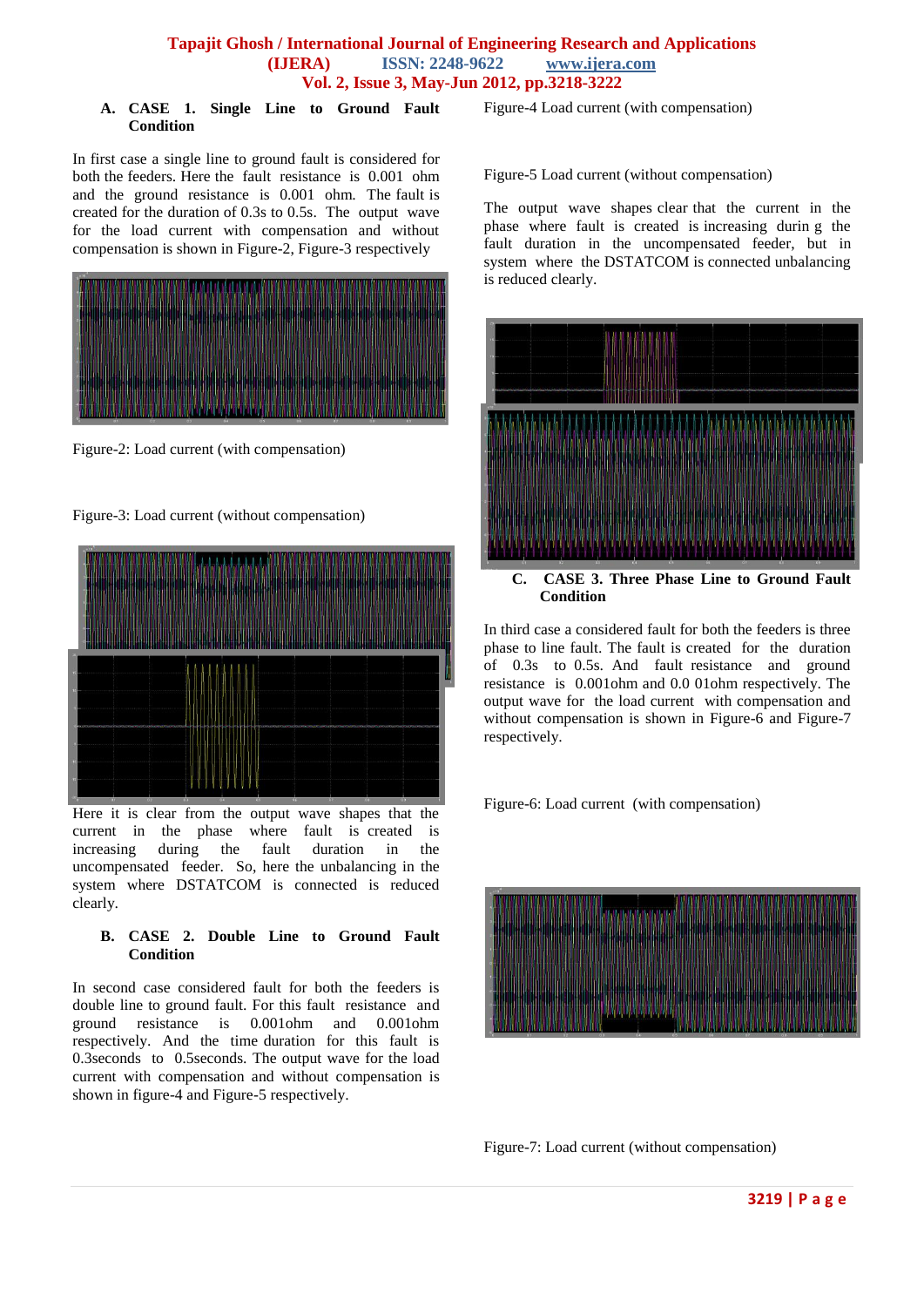

The Figure-6 and Figure-7 respectively shows the wave shapes that the current in the phase where fault is created<br>is increasing during the fault duration in the is increasing during the fault duration in the



uncompensated feeder. And the system where DSTATCOM is connected unbalancing is reduced.

### **V. SIMULINK MODEL OF TEST SYSTEM WITH STATIC NON LINEAR LOAD**

Simulink model of the test system is given in Figure-8. The system consists of two parallel feeders with similar loads of same rating. Here static non linear load is taken. One of the line is connected to DSTATCOM and the other line is kept as it is. This system is analyzed under different



fault conditions.

Figure-8: Simulink model of test system with non linear load.

### **VI. RESULTS UNDER DIFFERENT FAULT CONDITIONS**

Three different fault conditions are considered for the test system as shown in Figure-8. The three different fault conditions are single line to ground, double line to ground and three phase line to ground fault. The results for each fault condition are given one by one.

### A. **CASE 1. Single Line to Ground Fault Condition**

In this case a single line to ground fault is considered for both the feeders. Here the fault resistance is 0.001 ohm and the ground resistance is 0.001 ohm. The fault is created for the duration of 0.2s to 0.6s. The output wave for the load current with compensation and without compensation is shown in Figure-9 and Figure-10 respectively.

Figure-9: Load current ( with compensation)

Figure-10: Load current (without compensation)

The output wave shapes clear that the current in the phase where fault is created is increasing during the fault duration in the uncompensated feeder, but in system where the DSTATCOM is connected unbalancing is



reduced clearly.

### **B. CASE 2. Double Line to Ground Fault Condition**

In this case a Double line to ground fault is considered for both the feeders. Here the fault resistance is 0.001 ohm and the ground resistance is 0.001 ohm. The fault is created for the duration of 0.2s to 0.6s. The output wave for the load current with compensation and without compensation is shown in Figure-11 and Figure-12 respectively.

Figure-11: Load current (with compensation)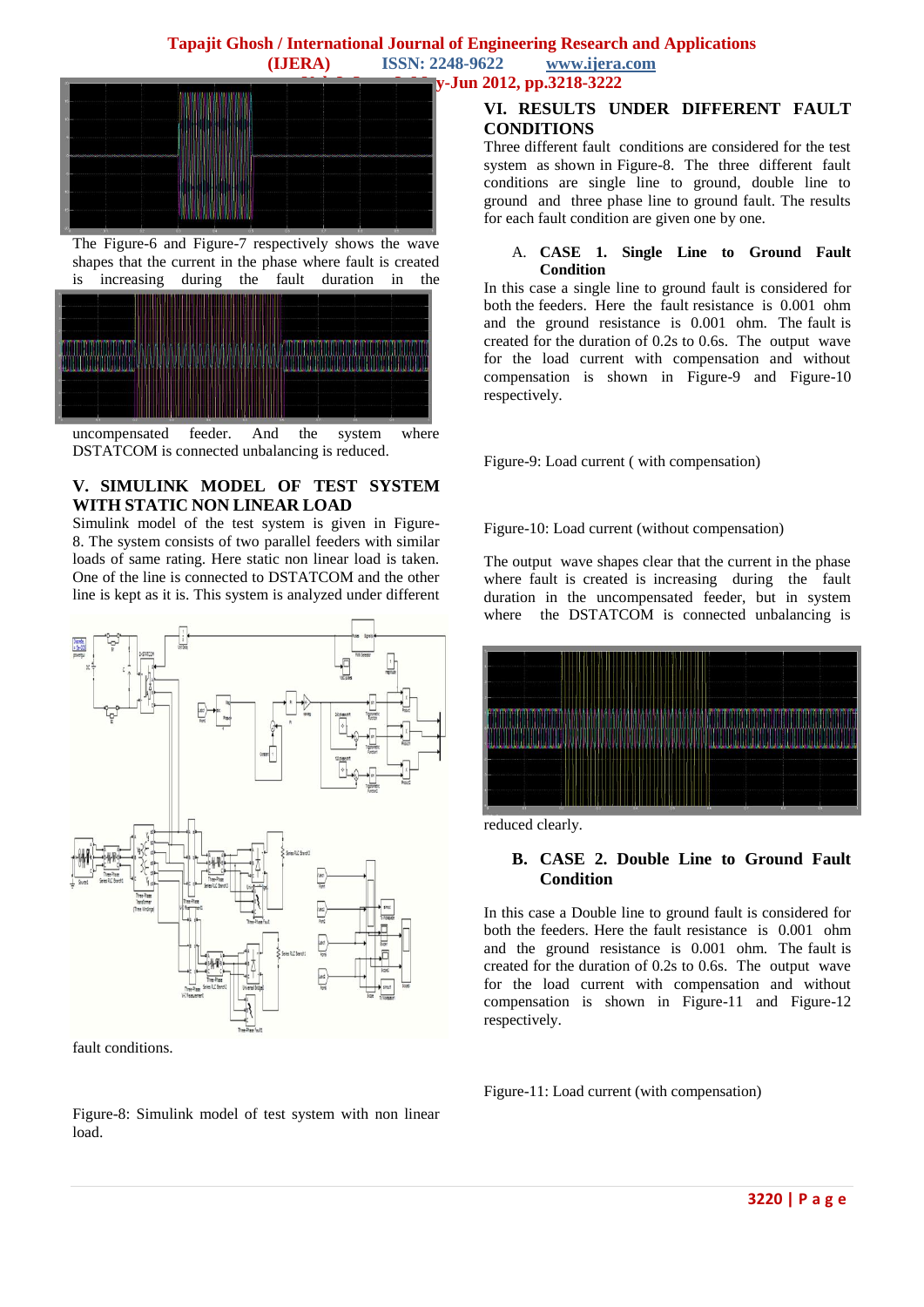

Figure-12: Load current (without compensation)

### **C. CASE 3. Three Phase Line to Ground Fault Condition**

In this case a three phase line to ground fault is considered for both the feeders. Here the fault resistance is 0.001 ohm and the ground resistance is 0.001 ohm. The fault is created for the duration of 0.2s to 0.6s. The output wave for the load current with compensation and without compensation is shown in Figure-13 and Figure-14 respectively.

Figure-13: Load current (with compensation)

#### Figure-14: Load current (without compensation)

Here it is clear from the output wave shapes that the current in the phase where fault is created is increasing during the fault duration in the uncompensated feeder. So here the unbalancing in the



system where DSTATCOM is connected is reduced clearly. These results become clear from the total harmonic distortion graphs, which are taken one by one for compensated and non compensated feeders with



non linear loads.

Figure-15: THD (with compensation)

Figure-16: THD (without compensation)

The THD graphs with compensation and without compensation are given in Figure-15 and Figure-16.



The total harmonic distortion without compensation is 21.80%, which is reduced to 0.50% where DSTATCOM is connected.



### **VII. CONCLUSION**

In this work, the investigation on the role of DSTATCOM is carried out to improve the power quality in distribution networks with static linear and non linear loads. PI controller is used with the device to enhance its performance. Test system is analyzed and results are presented in the previous chapter. The results give the satisfactory applications of DSTATCOM in the distribution networks under different fault conditions and it can be concluded that DSTATCOM effectively improves the power quality in distribution networks with static linear.

#### **ACKNOWLEDGEMENTS**

I wish to avail myself of this opportunity, express a sense of gratitude and love to my friends and my beloved parents for their manual support, strength and help and for everything.